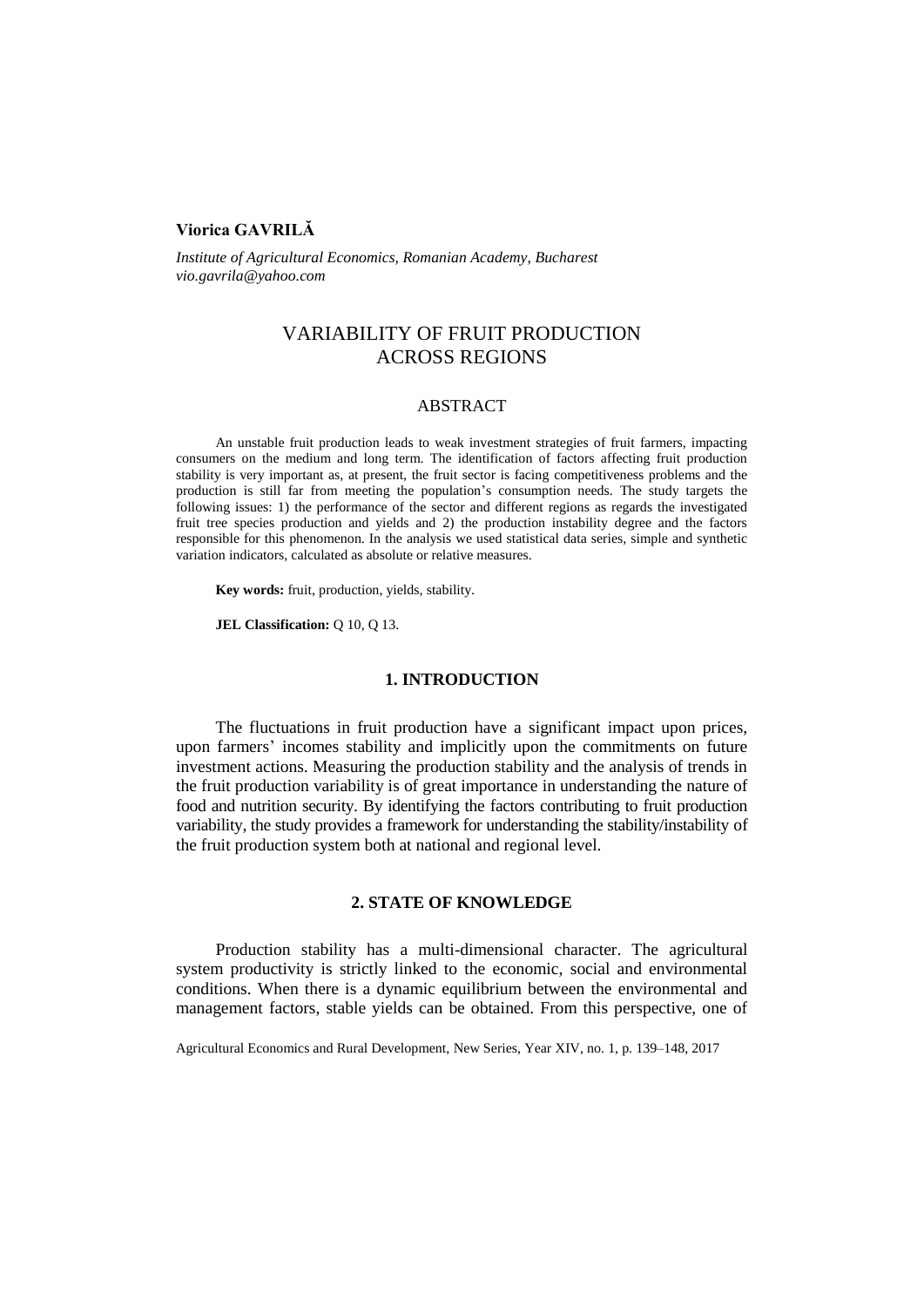the important objectives of sustainable agriculture is to obtain yields stabilization on the long term.

Measuring and forecasting the impact of climate changes upon agricultural production represents a topic of interest for the scientific community. Among the climate phenomena with direct negative effects upon agriculture, we can mention the following: the changes in the rainfall regime, the increase of the average global temperature and the increase of frequency and intensity of extreme phenomena. The impact of climate changes upon agriculture and food security can be firstly felt through the changes in the crop yields, water availability, diseases and pest infestation, animal health and other biophysical factors (FAO, 2012). More concretely, the impact of climate changes upon agriculture is materialized in the growth period diminution (Sarr B, 2012), in significant variations of yields across regions (Ray D.K., 2013), increase of arid areas (A El-Beltagy, 2012), spreading of pests and certain invasive species (Burgiel, S.W, 2010**)**, diminution of biodiversity (C. Bellard, 2012), which besides food production supplies a variety of ecological services including the recycling of nutritional substances, the regulation of the microclimate and local hydrological processes, the removal of undesired organisms and harmful chemical substances (Altieri M, 1999).

As most fruit-tree species are growing better on deep well drained clayish soils, with a pH of 6–7, with rare exceptions, climate is one of the strongest determinants of the success in fruit cultivation. In most studies, the climate change impact is approached from the perspective of annual average temperature increase. The scientific proofs show that the 30 years with higher temperatures since the end of the 20th century have affected the organisms phenology, the species range and distributions, as well as the composition and dynamics of communities (Walther G.R, 2002). The perennial crops are more affected by the outrunning of phenological phases, as the adaptation possibilities through the changing of the calendar of agricultural activities are lower than in the case of arable crops.

Numerous studies highlight that the distinct modifications of the air temperature in the late 1980s led to clear responses in the phenology of crops, in many parts of the world. Under the impact of the global average temperature increase, the phenophases of crops fluctuate, and the growth season is prolonged (Romanovskaja D., 2009). Certain studies indicate that in Europe, the average annual growth season was prolonged by 10.8 days as against the early 1960s, and these changes can be attributed to the modifications of the air temperature (Menzel A., 1999). In Germany, the phenological phases of natural vegetation, as well as of fruit-trees and crops obviously advanced in the last decade of the 20th century. The strongest change in plant development took place for the very early phases in spring. The changes in plant development have been still moderate so far, so that no strong impact upon yields could be noticed (Chmielewski et al., 2004).

As the variability of climate factors can produce significant damages in orchards, generating high production volatility, given both by the absence of fruit bearing and by alternate bearing in fruit tress, the investment in fruit-tree plantations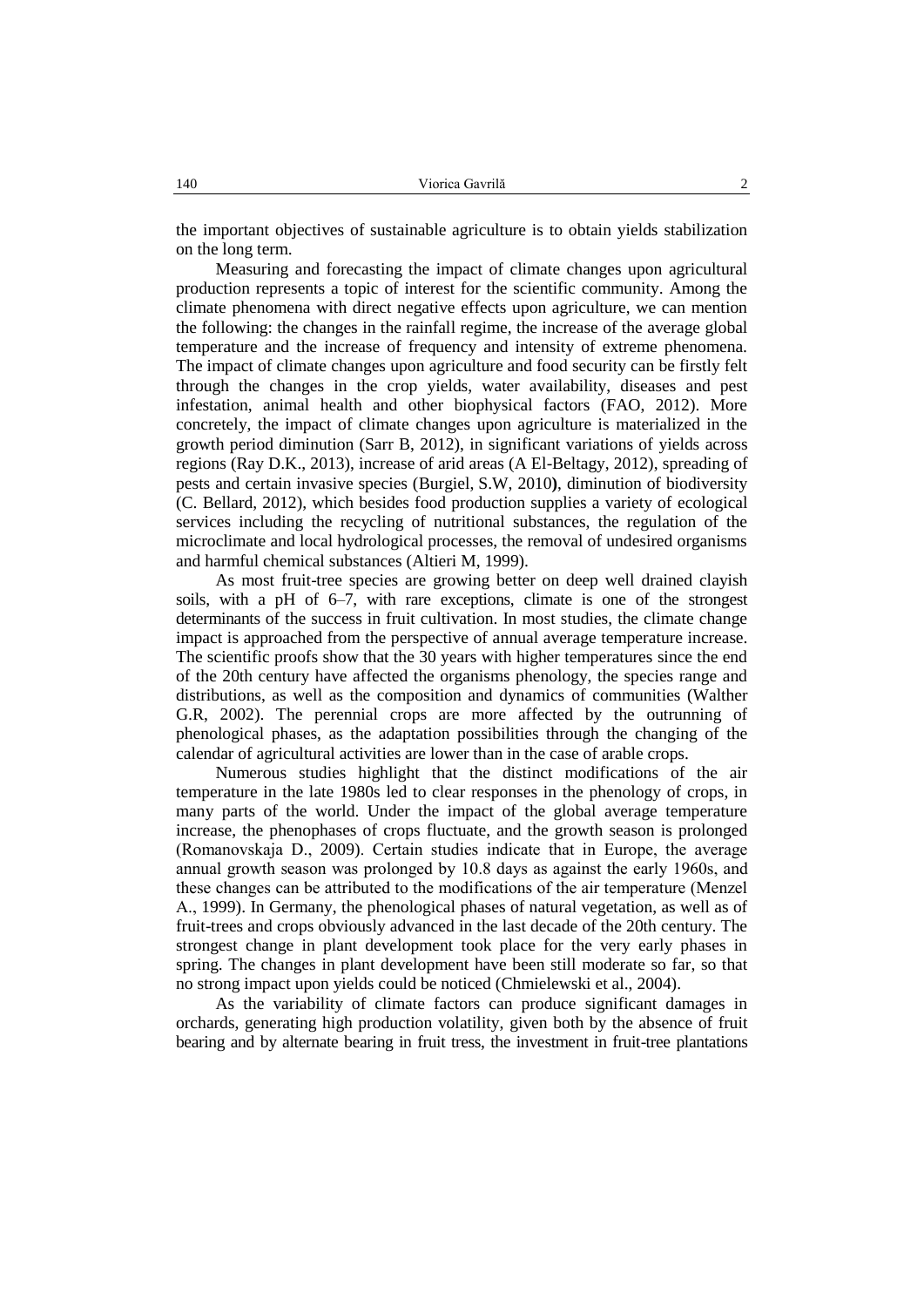should always be based on zoning studies of fruit tree species, based on climate information and on information regarding the pedological, biotic and economic factors.

The zoning studies of the fruit-tree species represent a necessary support for putting into value their biological, ecological, agro-technical and productive particularities, and on this basis, for the elaboration of modern technologies, differentiated by species, varieties, ecological areas, in order to obtain stable and quality harvests under high economic efficiency conditions. A stable agricultural eco-system can better cope with the stress factors induced by the climate changes. For this purpose, the identification of sectoral vulnerabilities is a first important step towards the development of climate change adaptation plans.

In the year 2014, in our country, Romania's agro-climate and pedological potential for fruit-tree species was evaluated within an interdisciplinary working group. The paper represents the first approach to zoning the main tree species, fruit berries and strawberries nationwide, establishing the spatial distribution of soil and weather suitability for these species. For the suitability interpretation, scores from 0 to 4 were given for each climate and pedological factor. The results show that there are few cases in which the less favourable score (1.5–2.5) was assigned, and most cases fall into the moderately favourable interval (2.5–3.5) for the fruit-trees crops. In very few situations the scores exceeded 3.5 (very favorable), out of different reasons, and in all cases the low level of environmental factors must be boosted by technological measures, with irrigation being one of the most important ones (Coman M, Chiţu E., 2014).

#### **3. MATERIAL AND METHOD**

The information on the sectoral organization modality comes from the Eurostat database, having as source the basic surveys, i.e. the General Agricultural Census (GAC), conducted every 10 years, and the intermediate structural surveys (ISS), based on sampling, three times between the basic surveys. For the fruit production, yields and number of trees we used NIS database, Tempo Online.

As the scientific community considers that the simple coefficient of variation in volatility measurement over estimates the instability level in time-series data, we opted for the utilization of Cuddy Della Valle variability index. The index represents a modification of the coefficient of variation [CV] with a flattening factor of trends, which usually are present in the economic time-series data, according to the formula:

$$
I_x = CV(x)\sqrt{(1 - R^2)}
$$

Where:  $I_x$  = instability index,  $CV(x) = coefficient of variation,$  $R^2$  =coefficient of determination.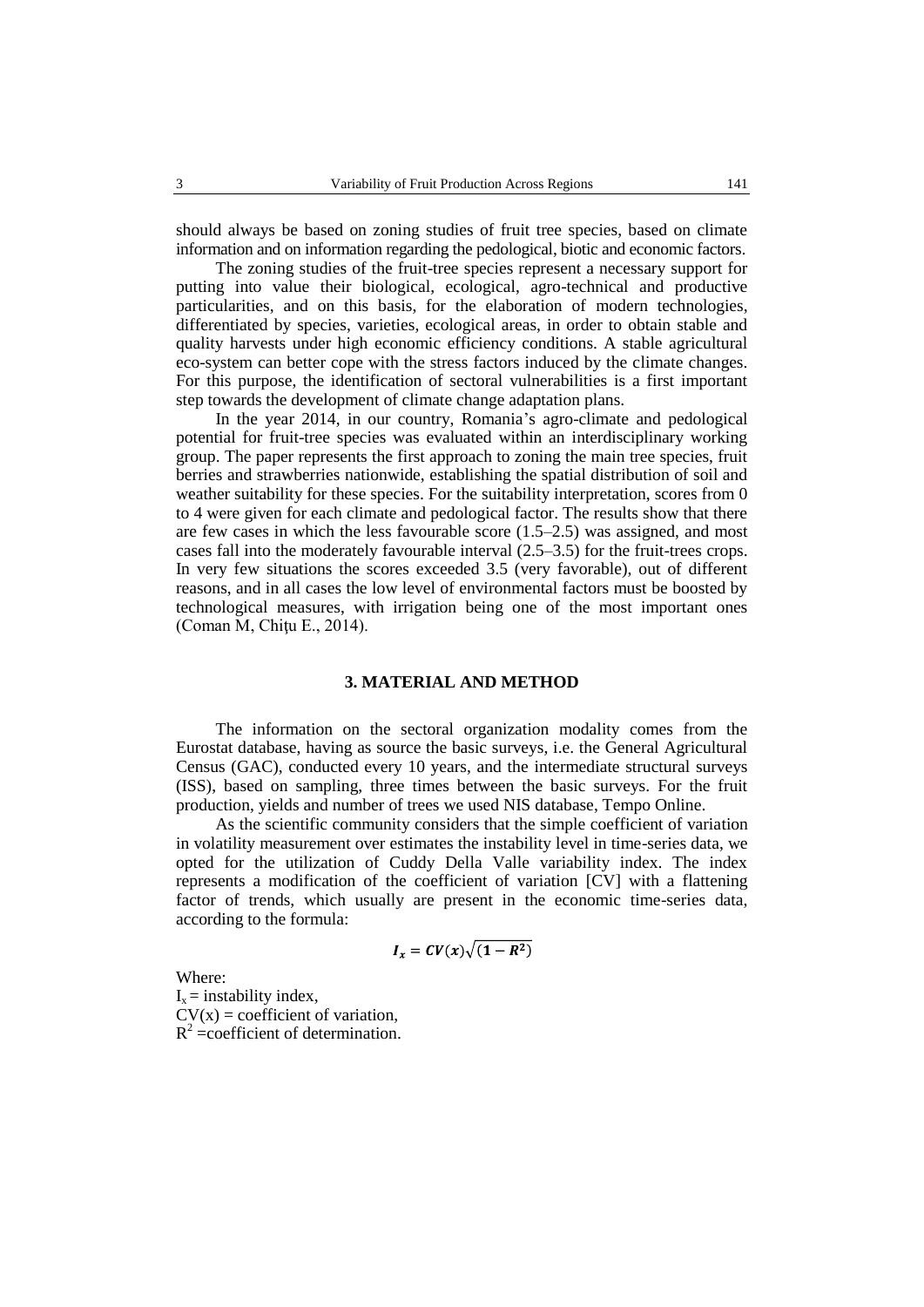As yield variability increase and agricultural production variability increase implicitly in connection with the climate changes of the last years are debated in numerous specialty studies, we followed the evolution of the variability index for two different periods, namely 1996–2005 (P1) and 2006–2015 (P2).

In order to identify the nature of instability in fruit production we took into consideration the instability level for yields and for the number of trees (because at regional level there are no data available regarding the areas under orchards by fruit-tree species).

#### **4. RESULTS AND DISCUSSIONS**

#### 4.1. EVOLUTION OF THE FRUIT FARMING SECTOR

In our country, fruit production is weakly diversified, the plum tree and the apple tree being the two species that cover over 80% of the area under fruit trees, with differentiations across regions.

One of the variables contributing to stable fruit productions is the area stability. If we refer to the two periods taken into consideration to assess the stability degree of fruit production, we can notice that the year 2006 represents a turning point when important areas were cleared (mainly in apple and plum trees). Out of this reason, the total area of orchards decreased by 28% as compared to the previous period average.

Since 2006, the area under orchards has continuously decreased, both overall and by development regions, except for Bucharest Ilfov. In relation to the regional area, the decrease of areas represents less than 1% in the regions South-East and South**-**West Oltenia and 1.4% in South Muntenia and North**-**East, 1.9% in the region Center and 3.7% in the region West (Figure 1).



*Source:* Eurostat [apro\_acs\_h] [apro\_acs\_a]

Figure 1. Evolution of area under orchards by fruit tree species in the period 1996–2015, thousand hectares.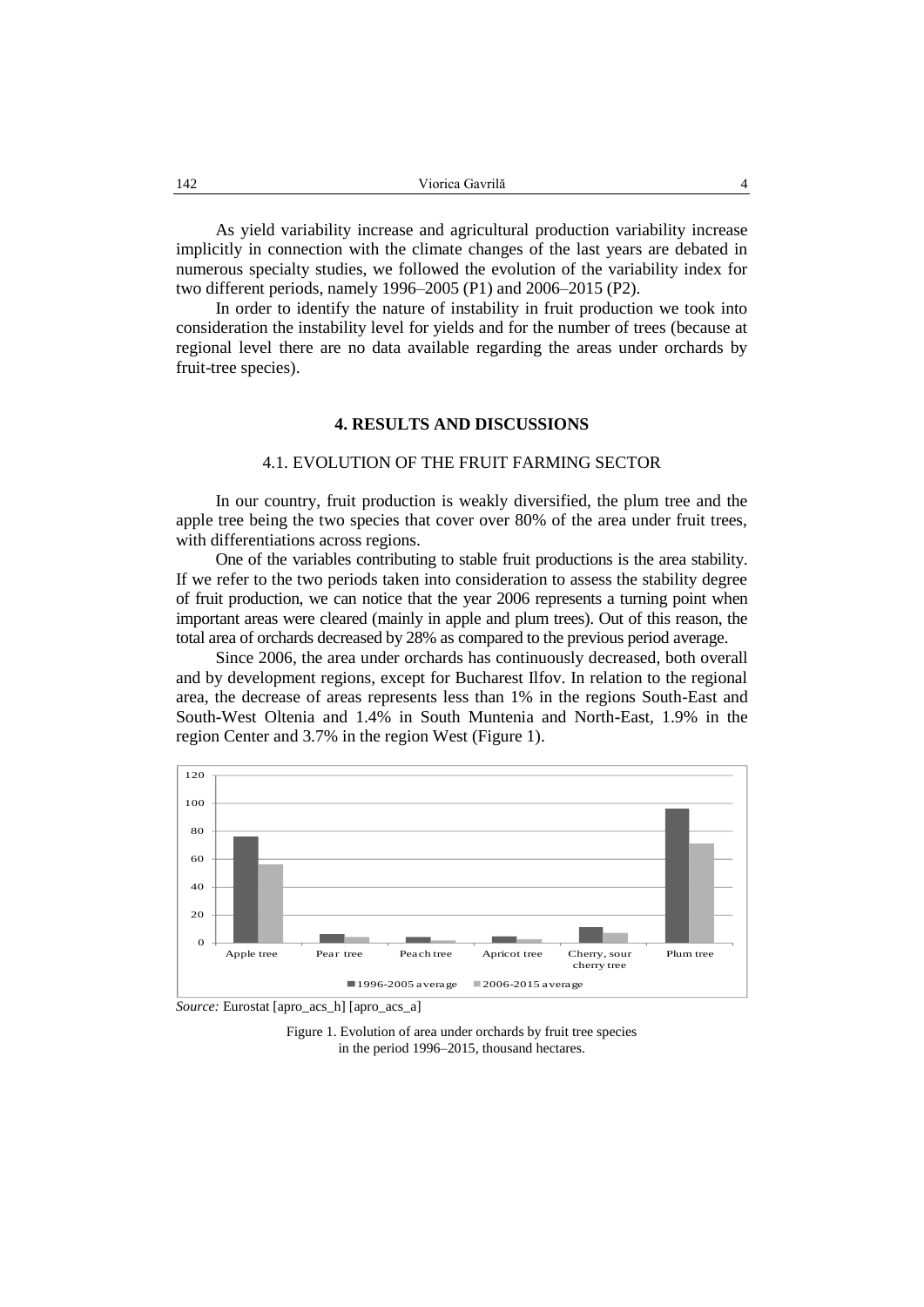The total fruit production has been fluctuating, with years with peak productions and years with poor harvests. Production instability is largely due to the high variability of yields. Yields stability depends both on climate factors and structural factors (age of orchards). At the same time, the technological input must not be neglected either. Yields are unstable for all species of investigated fruit trees, with a great dispersion of their values, mainly in the period 1996–2005. After 2006 the variation intensity decreased.

The increase of yields could not fully offset the production losses produced under the background of the decreasing areas, so that in the period 2006–2015 the fruit production was smaller by 9% than the average of previous period.



*Source:* author's calculations on the basis of Eurostat data [apro\_acs\_h] [apro\_acs\_a]

Figure 2. Evolution of yields on the fruit tree plantations in the period 1996–2015, tons/ha.

Across regions, all the investigated species are grown, yet the different fruit types have different shares in total fruit production. For instance, the North-West region is an important producer of peaches and apples, the North-East region stands out for the cherry/sour cherry production, and the region South-East Oltenia for the plum production (Figure 3).

In the year 2012, the fruit production value totalled 989.46 million euro. The region South-Muntenia, which has the most important area under orchards, accounted for 22% of the fruit production value. Although the South-East region accounts for only 7% of the area under orchards, it accounts for 19% of the fruit production value (Figure 4).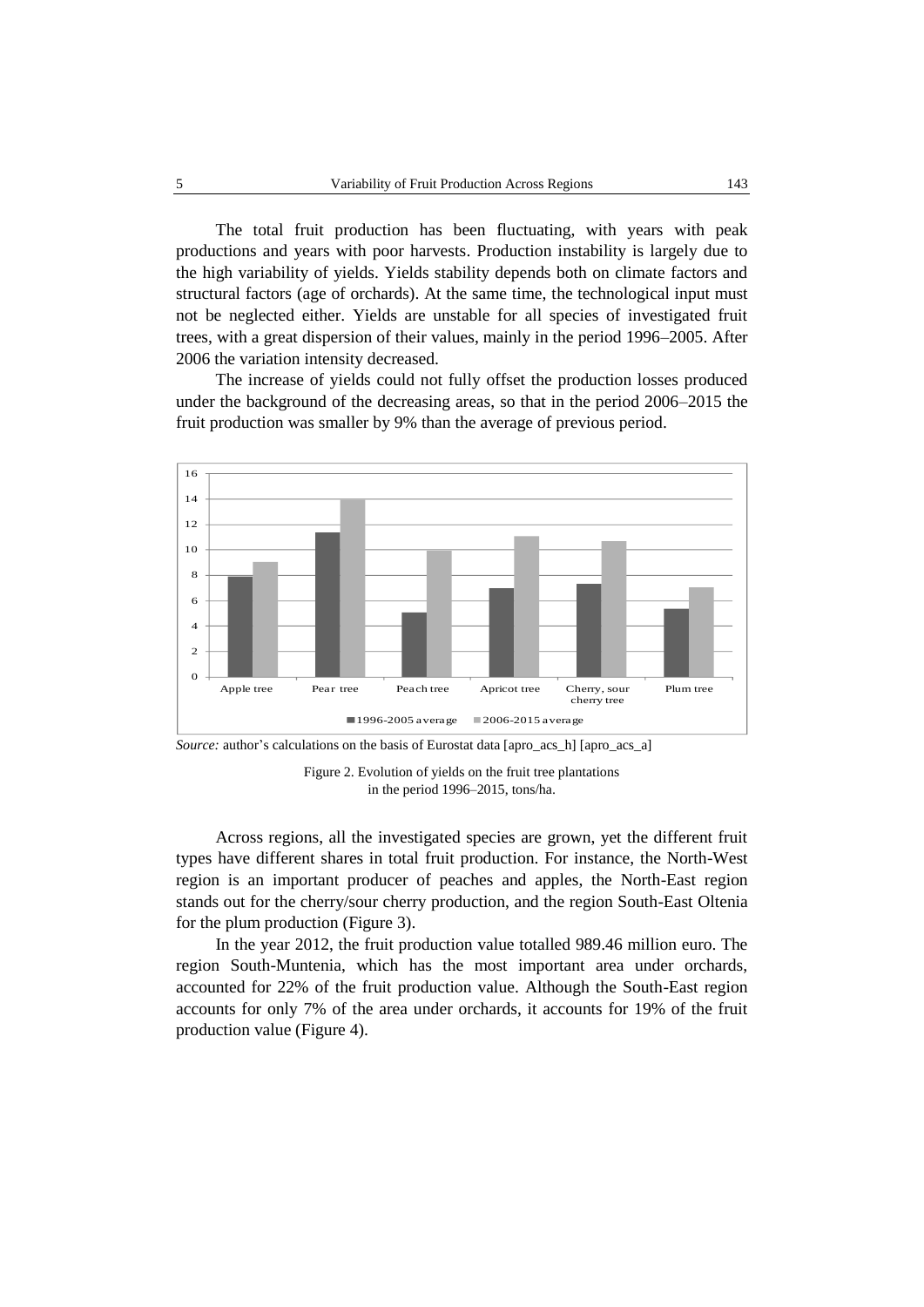

Source: author's calculations based on NIS data, Tempo Online

Figure 3. Share of regional production in total fruits, by species, in the year 2015, %.



*Source:* Author's calculations based on Eurostat data [ef\_oluecsreg],[ef\_popermreg], [agr\_r\_accts]

Figure 4. Regional distribution of areas, farms and fruit production value, in % of total.

# 4.2. PRODUCTIVE POTENTIAL OF ORCHARDS ACROSS REGIONS

The increase of fruit productions at the level of natural (ecological) soil potential, as well as obtaining stable harvests largely depend on the productive potential of orchards. This is mainly measured by two indicators: age and density of fruit tree plantations. The first indicator is of interest for fruit production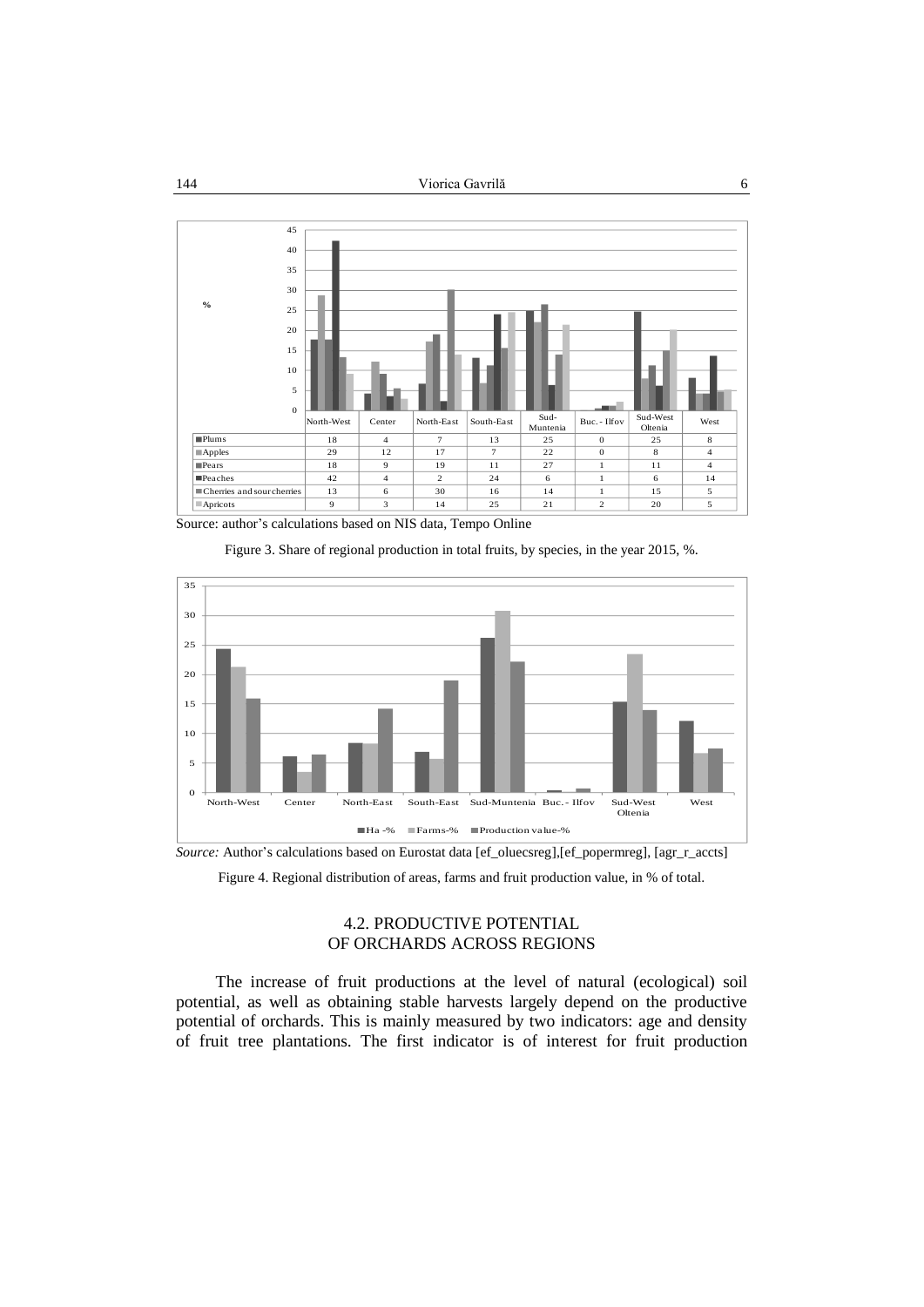stability. This indicates that 74% of the fruit tree orchards in our country are oldaged (over 25 years old), almost 19% are 10–25 years old, and the young orchards occupy over 7% of the total area under fruit trees. The areas by regions have great structural deficits and stagnated in time in the regions South-West Oltenia and Center. The North-East region stands out by a more balanced structure between the age categories, being the region with the best investment dynamics in new plantations, followed by North-West. In the South-Muntenia region, which has the largest area under orchards, the share of old-aged orchards is under the national average, but lately the dynamics has been weak. In the regions West and Bucharest–Ilfov, the young orchards account for 11% of the area (Figure 5).



*Source:* author's calculations based on Coman Mihail, Chiţu Emil – Coord. Zoning of fruit tree species by Romania's pedo-climatic and socio-economic conditions

Figure 5. Distributions of areas under fruit trees across regions by age categories.

#### 4.3. FRUIT PRODUCTION STABILITY

In the first period (1996–2005), the total fruit production had a medium variability level that was largely due to the variability of yields. Across regions, the fruit production had a medium variability level in three regions: North**-**West, North**-**East and Bucharest**–**Ilfov; in the other regions, the fruit production featured high variability, mainly in South-West Oltenia, a region where the yield variability was also extremely high (Table 1).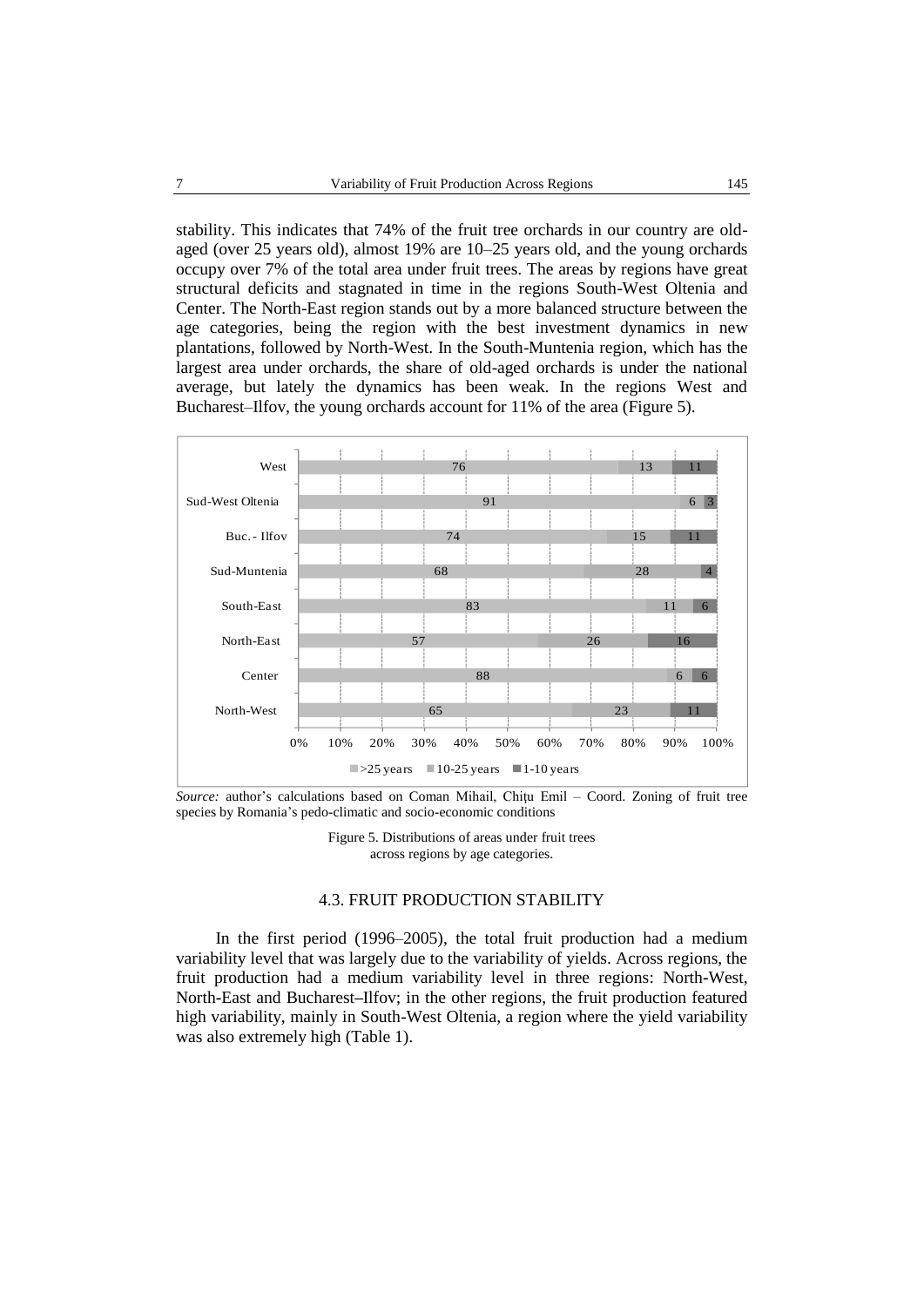#### *Table 1*

Variability of total fruit production, of yields and tree number per total and by regions

| Region             | P1 index (1996–2005) |       |              | P <sub>2</sub> index (2006–2015) |       |              |
|--------------------|----------------------|-------|--------------|----------------------------------|-------|--------------|
|                    | Production           | Yield | No. of trees | Production                       | Yield | No. of trees |
| Total              | 0.26                 | 0.28  | 0.01         | 0.11                             | 0.14  | 0.10         |
| North-West         | 0.26                 | 0.26  | 0.05         | 0.19                             | 0.22  | 0.07         |
| Center             | 0.34                 | 0.33  | 0.03         | 0.25                             | 0.22  | 0.05         |
| North-East         | 0.21                 | 0.24  | 0.04         | 0.20                             | 0.14  | 0.07         |
| South-East         | 0.34                 | 0.36  | 0.04         | 0.16                             | 0.14  | 0.04         |
| South-Muntenia     | 0.37                 | 0.39  | 0.04         | 0.16                             | 0.26  | 0.37         |
| Bucharest-Ilfov    | 0.19                 | 0.29  | 0.08         | 0.39                             | 0.23  | 0.22         |
| South-West Oltenia | 0.38                 | 0.43  | 0.01         | 0.11                             | 0.16  | 0.17         |
| West               | 0.35                 | 0.34  | 0.02         | 0.17                             | 0.14  | 0.13         |

*Source*: author's calculations based on NIS data, Tempo Online

In time, fruit production became more stable due to yield variability diminution. It is worth mentioning that in P2 the variability index for the tree number increased, which means that the restructurings of areas under orchards had a positive effect on yield stabilization. As in the region Bucharest Ilfov the instability of fruit production increased, we can appreciate that this dynamics did not aim at sectoral restructuring.

From the perspective of the investigated species, in the first period (P1), the total fruit production had a medium variability level for three out of the six species, namely: pears, peaches, cherries/sour cherries, while the production of plums, apples and apricots had a high variability. Yields featured high variability, except for the pear yields. In the period 2006–2015 (P2) we can notice a positive evolution from the perspective of production stability increase, mainly due to yield variability decrease (Table 2).

| <b>Species</b>             | P1 index (1996–2005) |       |              | P2 index (2006–2015) |       |              |
|----------------------------|----------------------|-------|--------------|----------------------|-------|--------------|
|                            | Production           | Yield | No. of trees | Production           | Yield | No. of trees |
| Total fruit                | 0.26                 | 0.28  | 0.01         | 0.11                 | 0.14  | 0.10         |
| Plums                      | 0.36                 | 0.34  | 0.02         | 0.15                 | 0.20  | 0.17         |
| Apples                     | 0.37                 | 0.39  | 0.01         | 0.11                 | 0.10  | 0.02         |
| Pears                      | 0.21                 | 0.20  | 0.03         | 0.12                 | 0.12  | 0.05         |
| Peaches                    | 0.25                 | 0.38  | 0.05         | 0.19                 | 0.24  | 0.09         |
| Cherries and sour cherries | 0.23                 | 0.29  | 0.04         | 0.15                 | 0.14  | 0.04         |
| Apricots                   | 0.33                 | 0.37  | 0.10         | 0.18                 | 0.13  | 0.08         |

*Table 2* 

Variability of the production, yield and tree number, per total and by species

*Source*: author's calculations based on NIS data, Tempo Online

Stability increase can be explained by the removal from production of declining orchards that manifested a strong phenomenon of alternate bearing in fruit trees and their partial replacing by new plantations, which can be also seen from the increase of the variability index value for the number of trees in P2 compared to P1.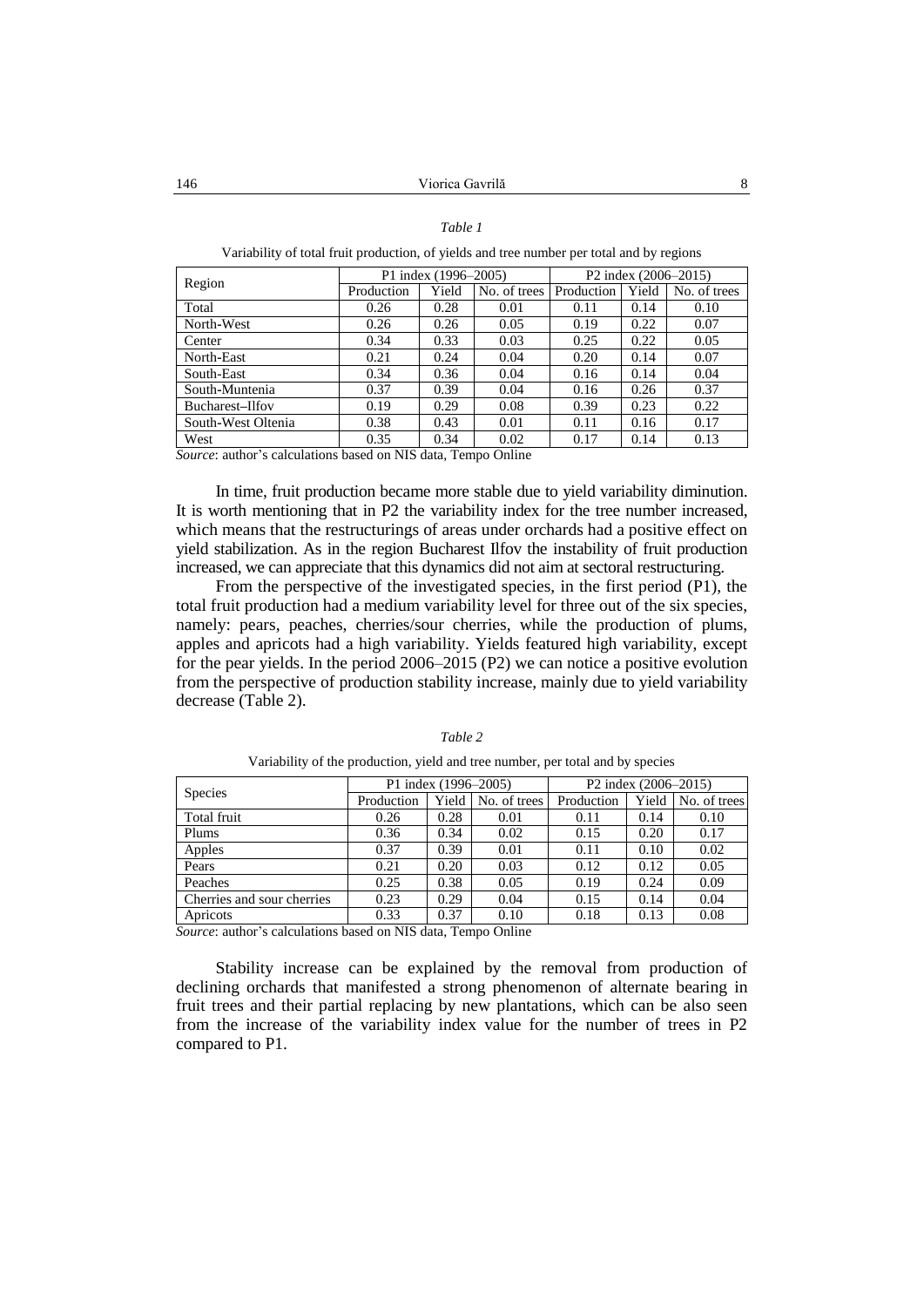#### **5. CONCLUSIONS**

Production stability has a multidimensional character. The productivity of agricultural systems is strictly linked to the economic and social conditions, and also to the weather factor. As it results from the conclusions of the specialty studies, the impact of the modifications of weather variables upon yields is different by species and region, so that it is quite difficult to understand the influence of annual inter-climate variations in relation to the yields of crops in different regions. When there is a dynamic equilibrium between the environmental and the management factors, stable yields can be obtained.

In the first investigated period (1996–2005), the total fruit production had a medium variability level, which was largely due to yields variability level. At regional level, the fruit production had a medium variability level in three regions: North**-**West, North**-**East and Bucharest**–**Ilfov; in the other regions the fruit production was characterized by strong variability, mainly in South-West Oltenia, a region in which yield variability was also extremely high.

In the period 2006–2015, a positive evolution was noticed from the perspective of production stability increase, mainly due to yield variability decrease. The increase of stability can be explained by the removal from production of declining orchards that manifested a strong alternate bearing in fruit trees and the partial replacement of these orchards by new plantations. In time, an increase of yields can be noticed, accompanied by their variability diminution.

At country level, the best production and yield stability is found in pear production.

The variability index diminution in time confirms the hypothesis that in the case of fruit trees plantations in our country, production stability is largely affected by the structural factors and partially by the climate factors. Although fruit production has become more stable, price instability has increased. This reveals the deficient organization of the food chain from the perspective of the low level of farmers' connection to the market.

# **REFERENCES**

- 1. Adel El-Beltagy, Magdy Madkour *Impact of climate change on arid lands agriculture,*  Agriculture & Food Security, Volume 1, Number 1, Page 1, 2012.
- 2. *Altieri, M. The ecological role of biodiversity in agroecosystems*, Original Research Article, Agriculture, Ecosystems & Environment, Volume 74, Issues 1–3, June 1999, Pages 19–31.
- 3. Bellard, C., Bertelsmeier, C., Leadley, P., Thuiller, W., & Courchamp, F. (2012). *Impacts of climate change on the future of biodiversity*, Ecology Letters,15(4), 365–377. http://doi.org/10.1111/j.1461-0248.2011.01736.x.
- 4. Burgiel, S.W. and. Muir A.A. 2010. *Invasive Species, Climate Change and Ecosystem Based Adaptation: Addressing Multiple Drivers of Global Change*. Global Invasive Species Programme (GISP), Washington, DC, US, and Nairobi, Kenya.